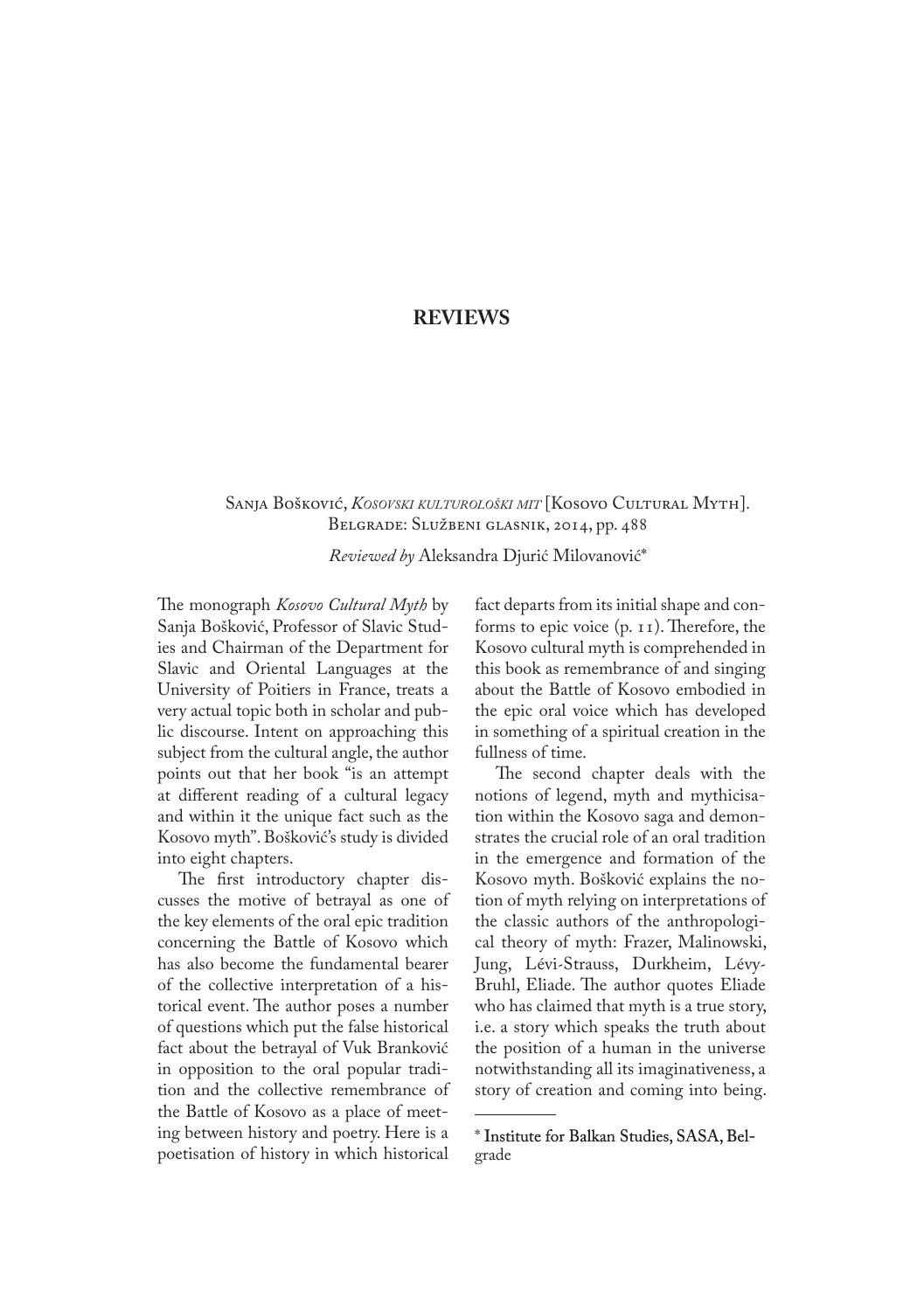Mythicisation of epic content — the Kosovo myth in this case  $-$  is a constructive process which has become the main cultural myth amongst Serbs. Considered a cultural myth it develops from cultural perceptions to unique collective experience of historical and cultural reality (p. 17). Besides primary, ethnological myths which are contained in archaic cultures, cultural myths are derived from the culture of a particular community. Such myths reflect collective experience and memory, and they are built and modified in the course of time. In an attempt to present the complexity of the Kosovo myth through her different reading of it, the author distinguishes between the following segments of its structure: historical segment, the core around which mythical structure is formed; contem� plative segment which offers the expla� nation of a historical fact; metaphysical-Christian segment provides an explana� tion for the defeat in the battle and puts historical event into a wider metaphysical context; archetype segment is visible in oral tradition; and finally, the segment of collective cultural perceptions which reflect the collective consciousness of the people and their reception of historical event (p. 30).

The third chapter points out the difference between ethnological and cultural myths, and argues that the Kosovo myth cannot be categorised in the former group. It provides a review of different mythological theories formulated by Taylor, Spenser, Frazer, Malinowski, Durkheim, Lévy-Bruhl, Freud, Jung, Cassirer, Eliade. Based on Cassirer's division into natural/cosmogonical and cultural myths, the author considers the latter as myths of ancestors-heroes, the mythical forms of a profane content which rest on the collective perceptions of a society. Cultural myths are of pragmatically ethical nature, they develop in the course of time and pass on from one generation to another.

The forth chapter analyses the origins of the Kosovo myth which has grown from a concrete historical event. Bošković wonders when and how the Kosovo myth came into being, and she points out the complex origins of it the discussion of which requires an analysis of different facets of collective memory. The key notion in the analysis is that of time — "the Kosovo myth has been formed and is still being formed in the course of time" (p. 89). Within the Kosovo myth there is a number of layers of different memory types: mythical-ethnological memory, ritual-syncretic memory, the elements of epic memory, historical memory, "flash" memory as well as repetitive and semantic memory. The said types present different forms of collective memory and attest to the complex nature of the Kosovo cultur� al myth. The aspects of perception of the Kosovo event are presented in tables for the purpose of emphasising the semantic structures which contribute to passing on the Kosovo cultural heritage.

The fifth chapter discusses the multilayer nature of the Kosovo myth, includ� ing the epic cycle dedicated to the Battle of Kosovo. The author analysis the key figures of the myth (Emperor Lazar, Jug Bogdan and his nine sons, the Jugovićs, Miloš Obilić, Vuk Branković, Milan Toplica, Kosančić Ivan) and points out that "the cultural myth of Kosovo has formed around concrete historical event, the battle that took place on  $15/28$  [according to Julian/Gregorian calendar] June 1389, and as such it constitutes the back-bone of the Serbian people's historical memory" (p. 218). Bošković finds out that the epic cycle of Kosovo reflects a collective memory which, on one side, bears witness to historical facts and, on the other, relays symbolical value. Although this cultural myth has been formed around concrete historical event, it was epic verse and oral tradition that had the essential role in its passing on from one genera